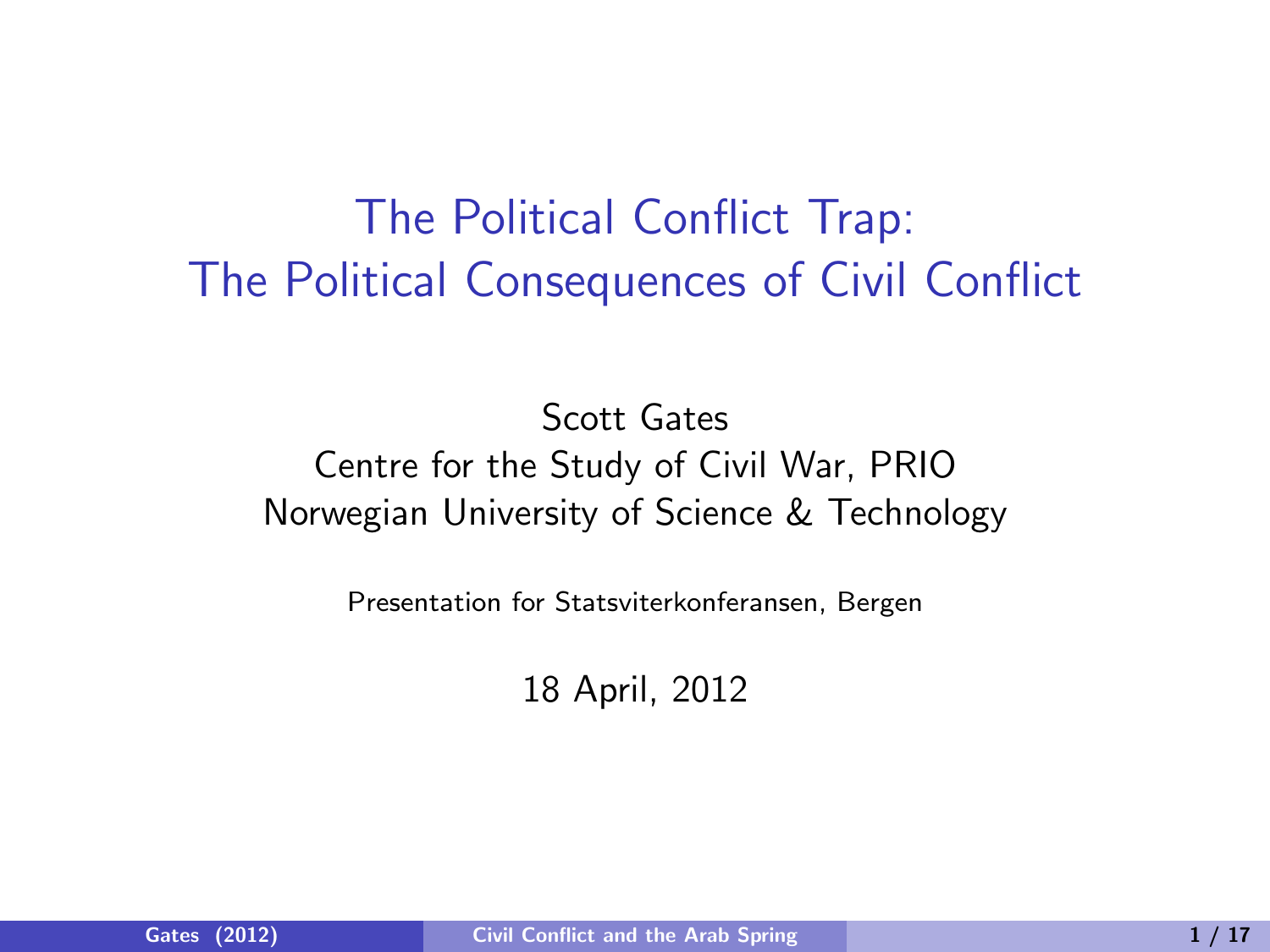#### Introduction

- **The Fronomist December 2010:** "Despite a recent flurry of elections, true democracy is still a rarity in the Arab world"
- Will the 'Arab Spring' bring democracy to the Middle East?

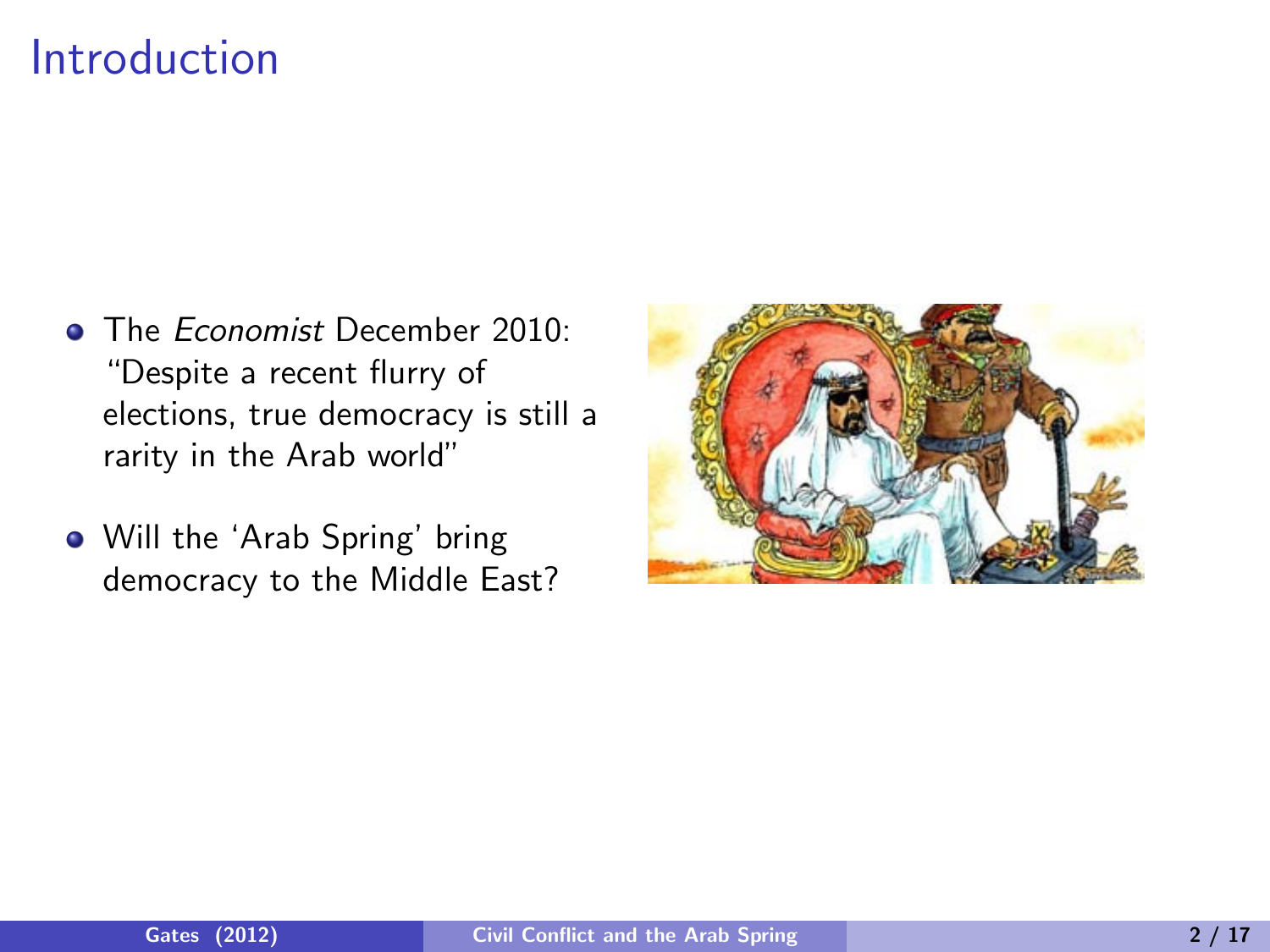The Surprising Stability and the Surprising Change

- Until recently explaining "Arab Exceptionalism" was a growth industry.
- Arab regimes were stable and long lived.
- Dominant theories of civil war and political stability predicted unrest in the Middle East, but we found stability.
- Then came the 'Arab Spring'.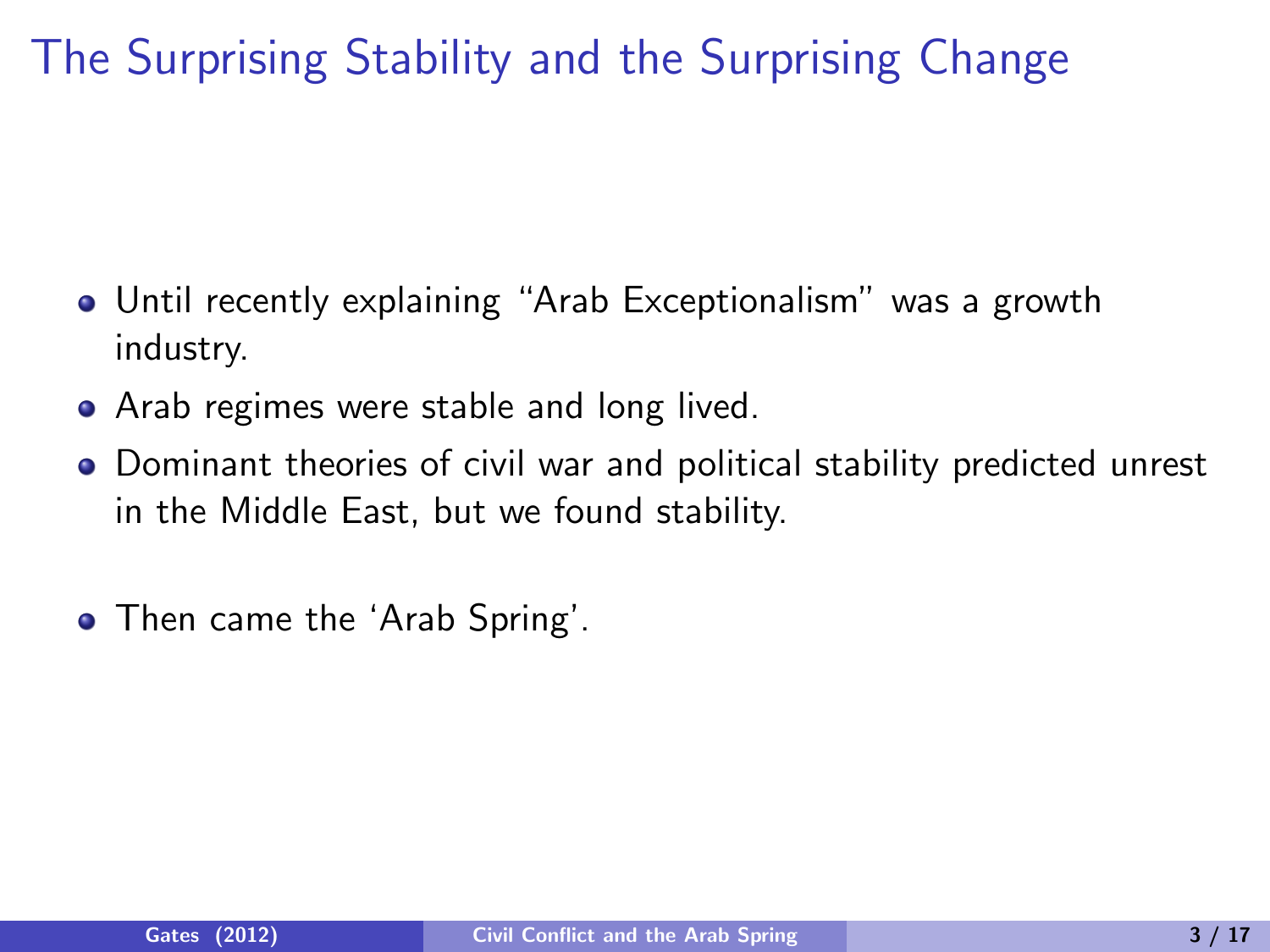#### Predicting Revolutions

- $\bullet$  Revolutions appear out of the blue but in retrospect look inevitable
- Private vs. Public preferences (Kuran)
- Building on Kuran we argue:
- Regimes have an incentive to induce preference falsification as it is a self-reinforcing process
- This complicates civil society coordination and mobilization
- Regimes induce this through various forms of repression
- In situations with "revolutionary potential" this threat of repression is discounted and people's true preferences are revealed
- In addition a "band-wagon" effect may make the shift seem greater than it actually is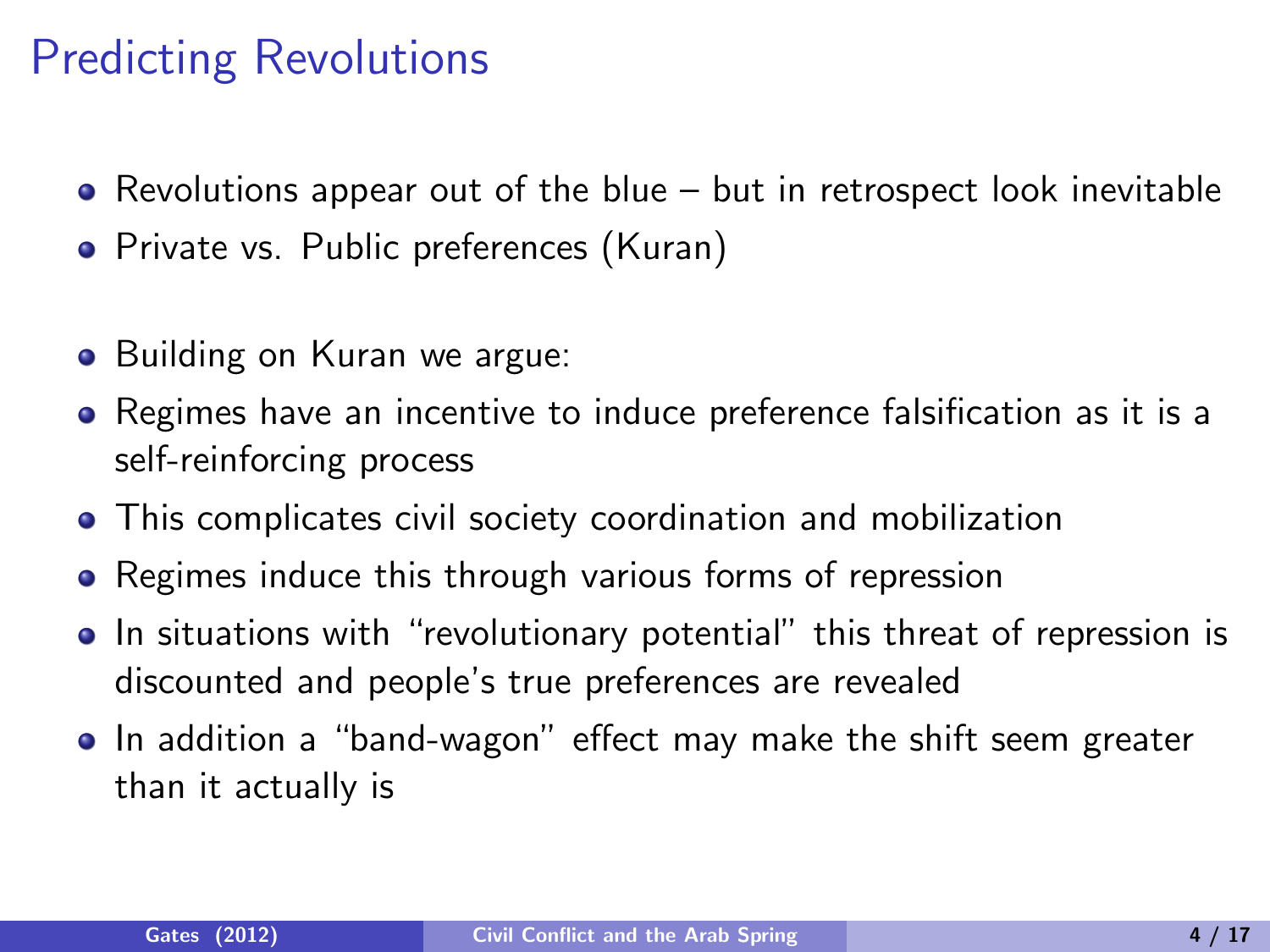The first Wave of Semi Democracy? or a democratic ripple (Tunisia)?

#### Figure: Regime Types, Rest of World and MENA

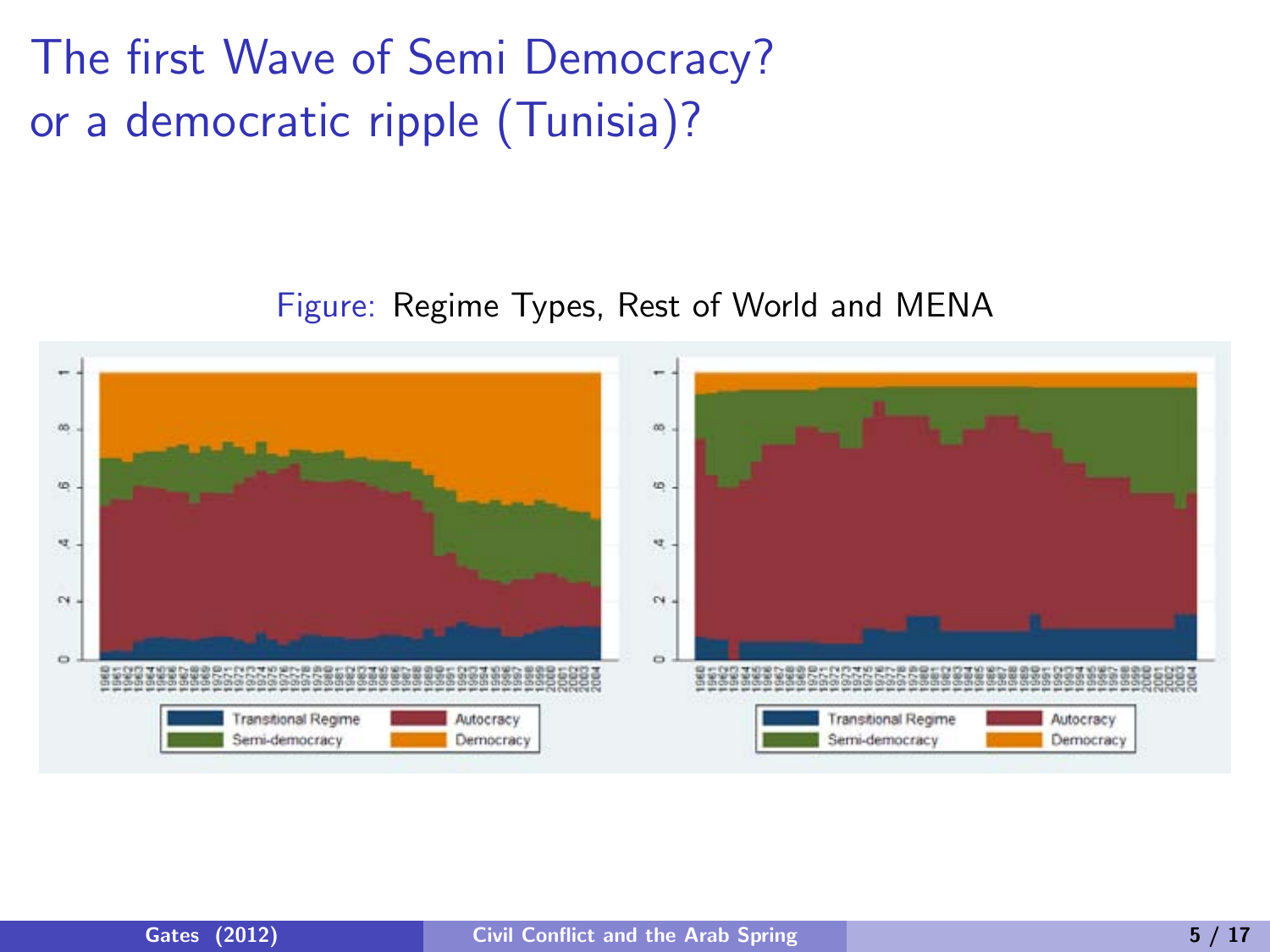#### Exceptionally Durable?



Figure: Regime Longevity Relative to MENA, by Regime Type and Region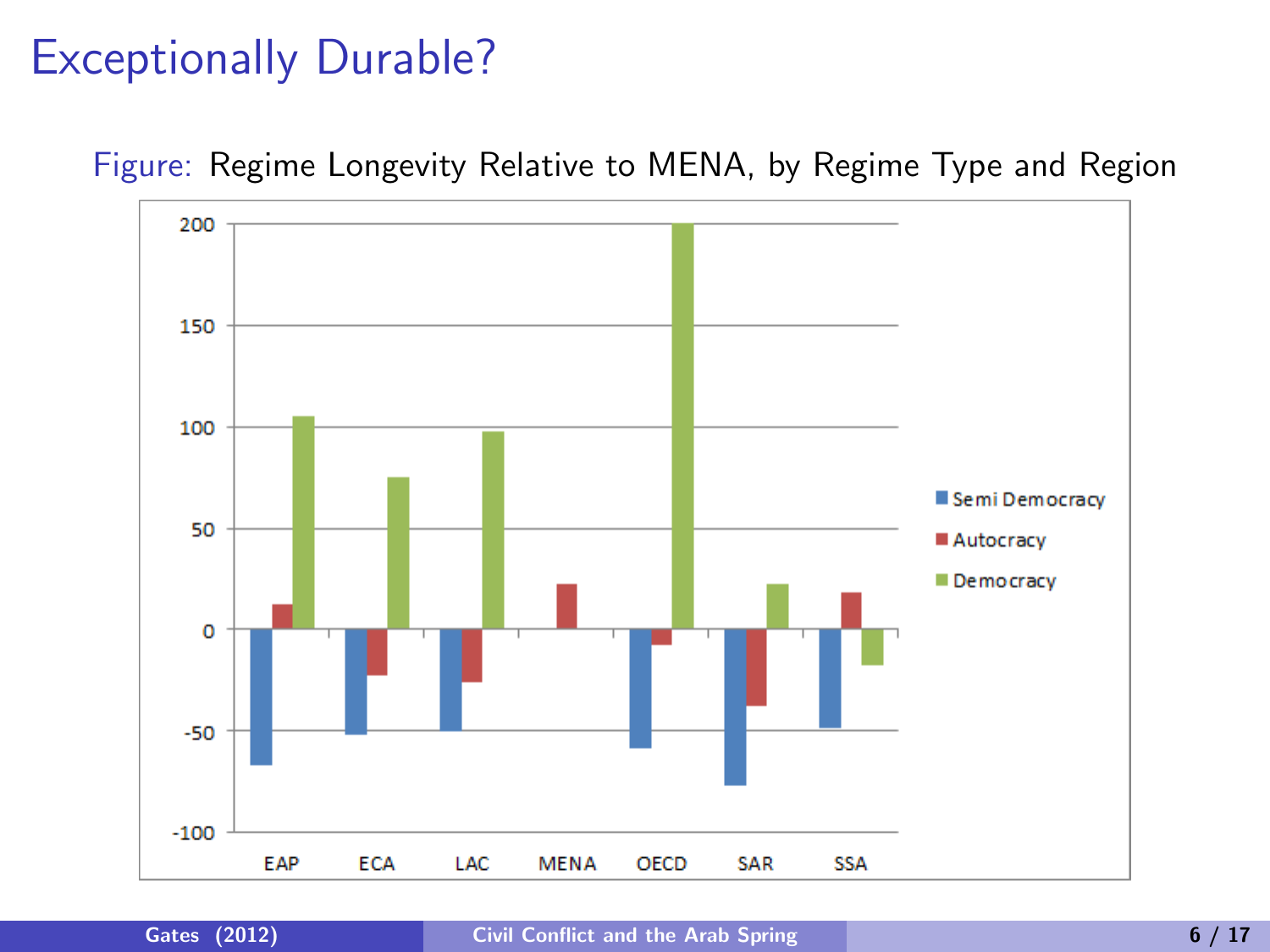## Why Not Unstable? Institutionally Inconsistent Regimes Arab Exceptionalism

Figure: Executive recruitment, constraints and popular participation

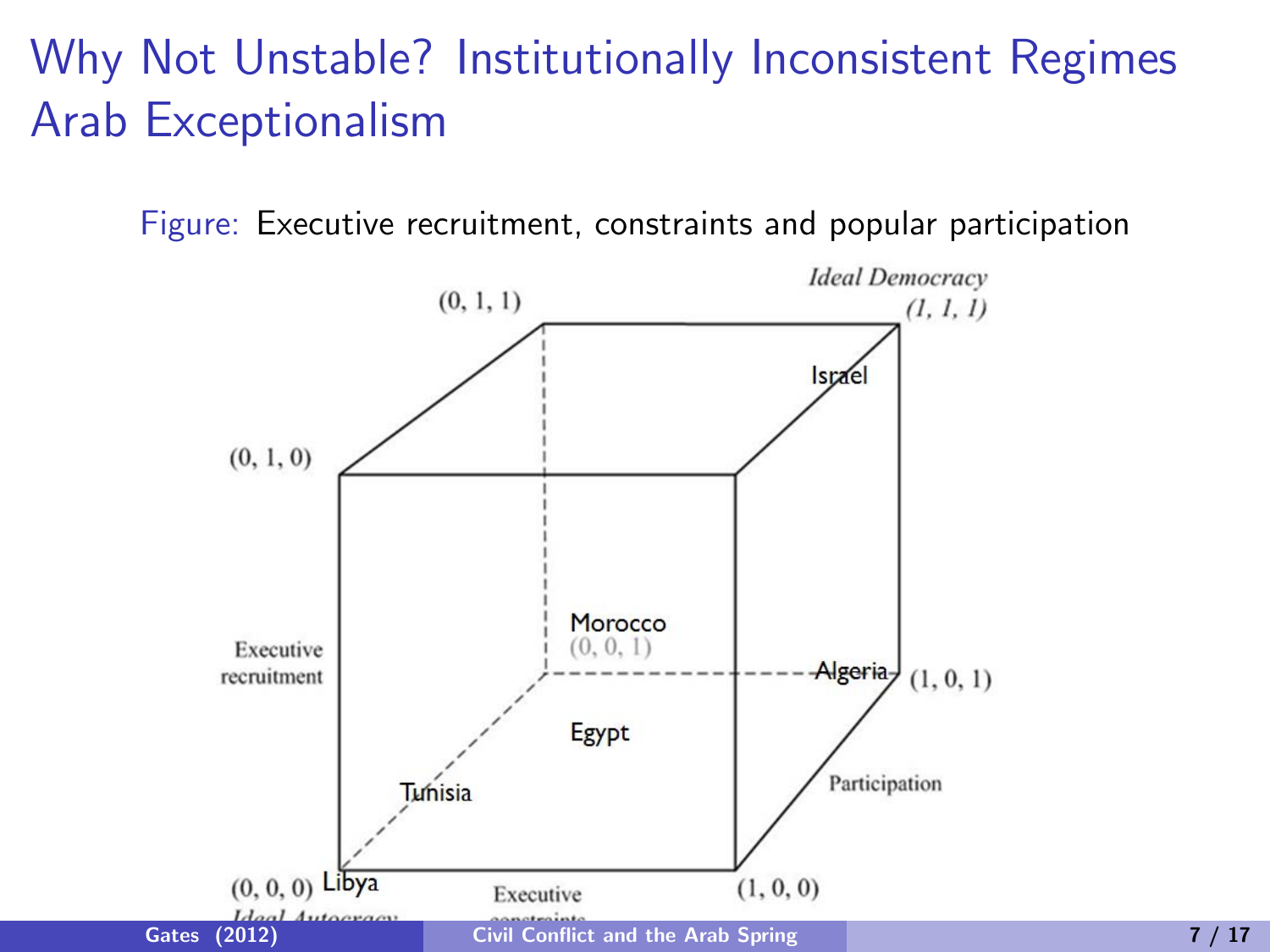# Explaining the Exceptionalism Opportunity and Will to Survive: The Role of Rents

- Rents make regimes grow insulated from civil society
- **•** Creates "Garrison States" which can only deal with civil society through force (Gurr 1971)
- MENA states among the most repressive in the world
- Repression, however, is costly
- Most states are not able to repressive indefinitely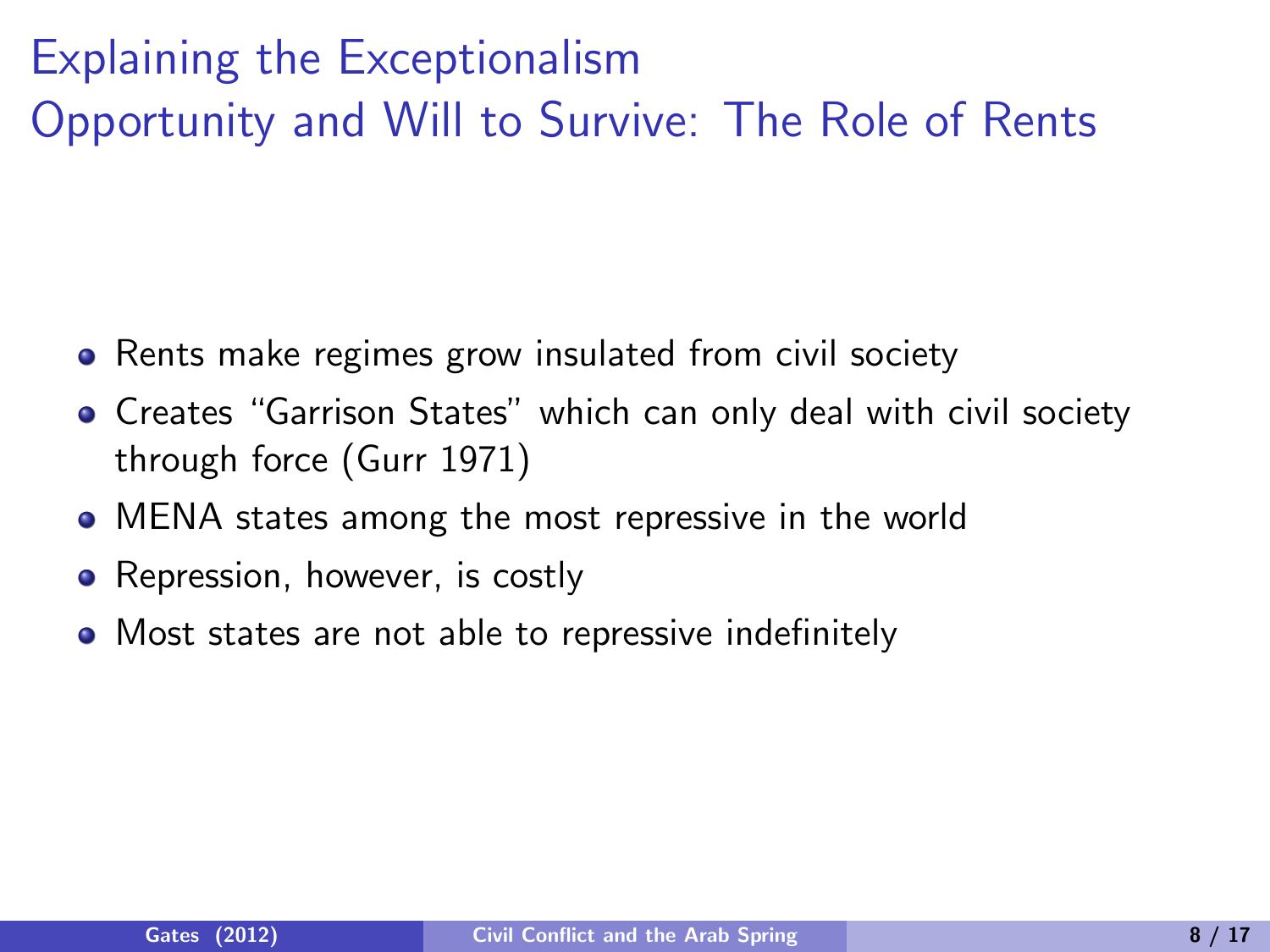#### No Taxation No Representation

- Oil is characterized by limited lootability
- Oil rents insulate the state from civil society
- States do not provide social safety nets (extended families)
- The state is severely limited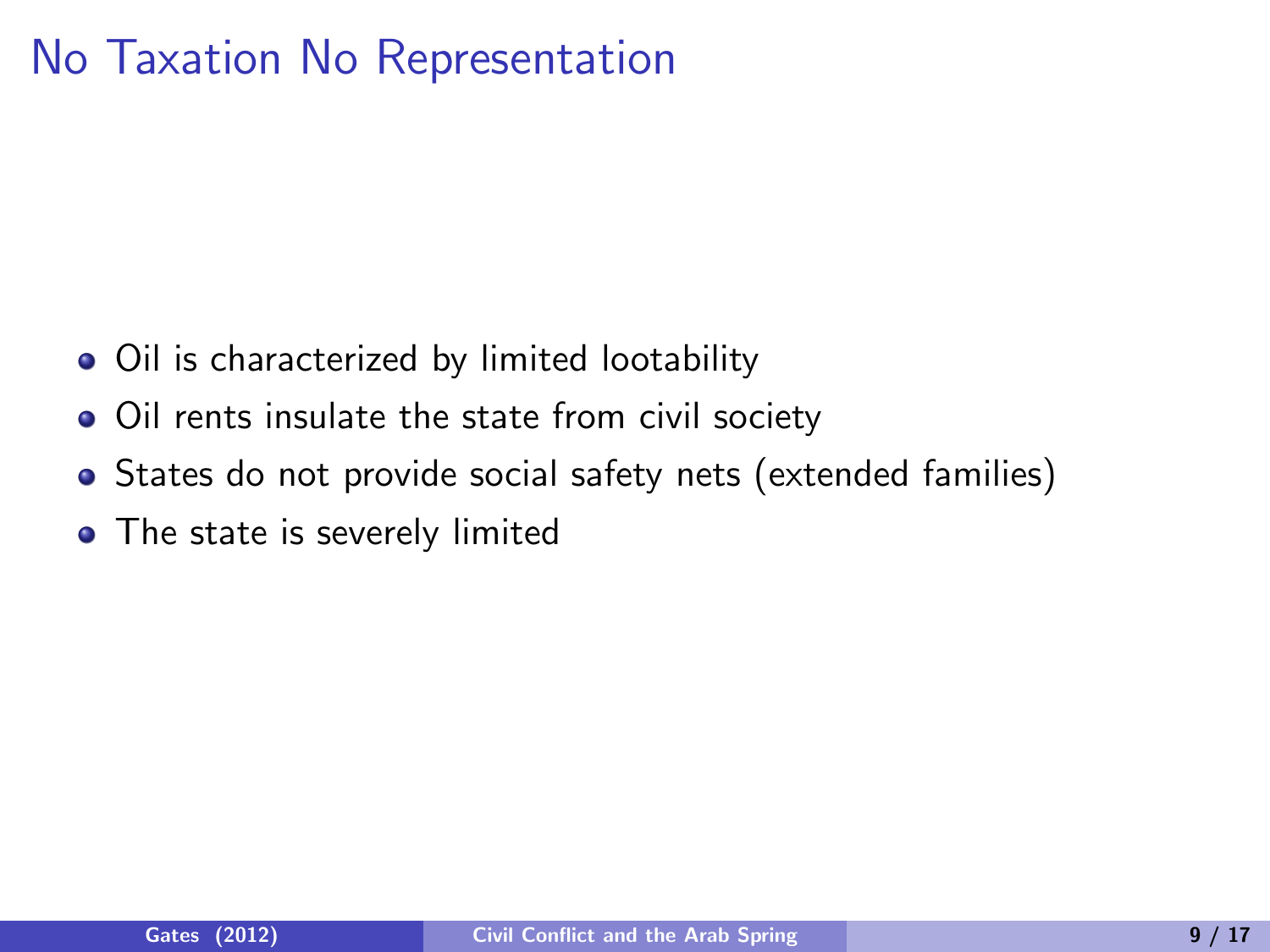State Development, Resource Rents, and Regime Stability

- Mehlum, Moene & Torvik: Resource Curse Institutions matter
- Special nature of state development in Middle East:
- Muslim conquest
- Religious and military actors ally (Chaney 2012)
- Weak civil society
- Natural resource wealth
- Induces states to grow "fierce" or "hard", but not "strong" (Ayubi 1991)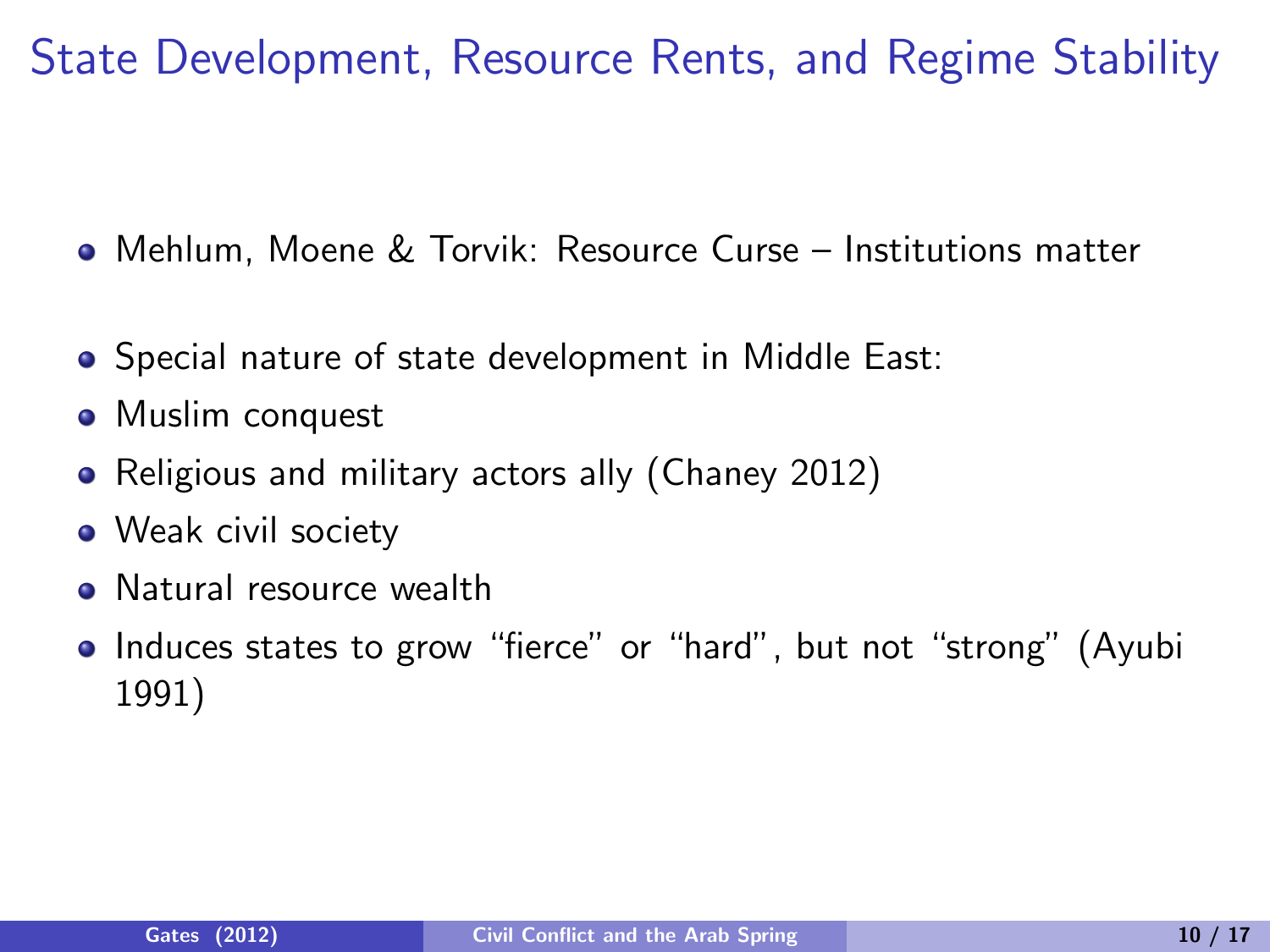Civil Conflict and Regime Stability A Political Conflict Trap

- Globally Semi Democracies win around 15 % of insurgencies
- In MENA they win almost every time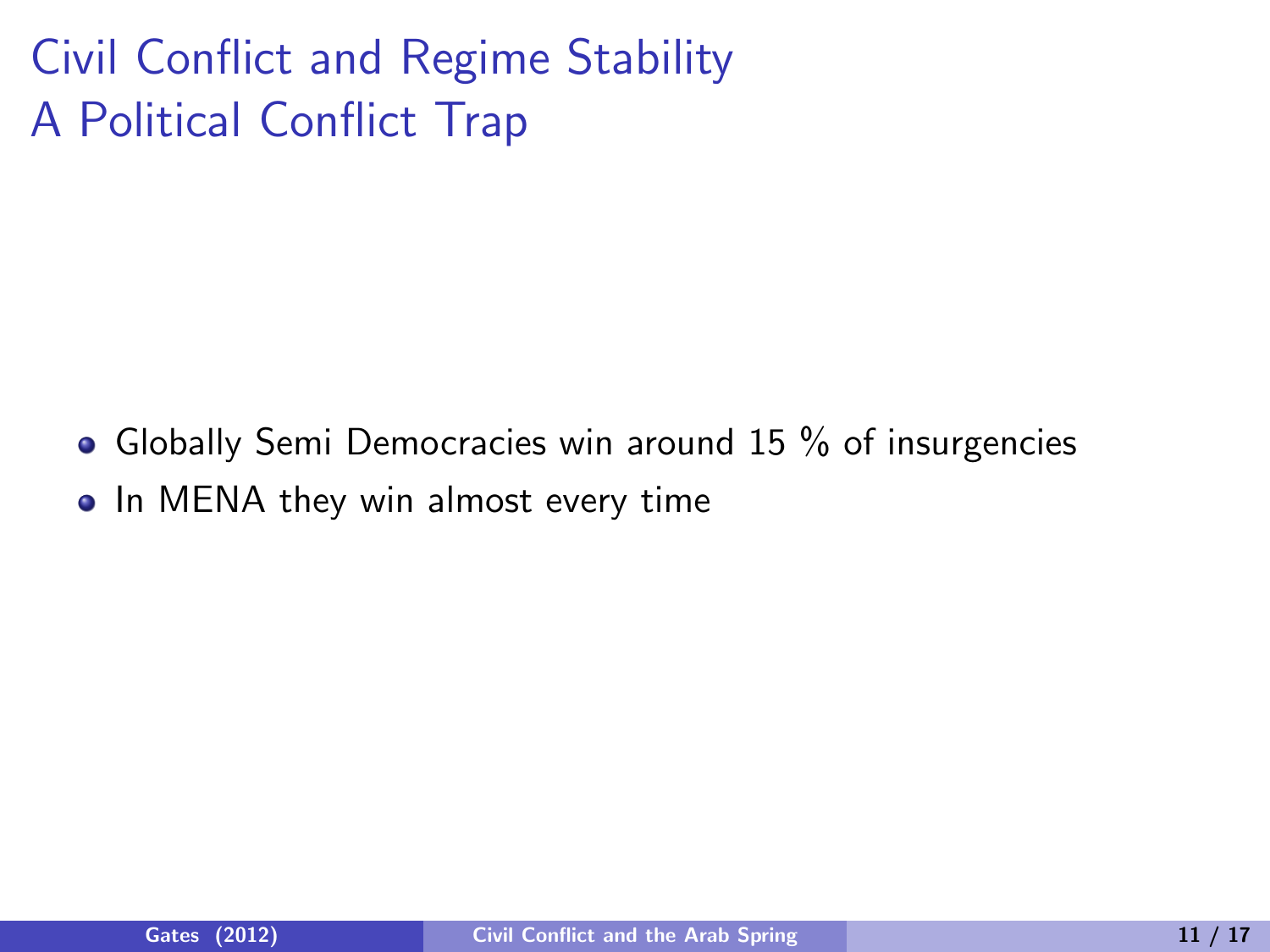#### Political Terror

100% 90% 80% 70%  $\equiv$  5 (highest) 60%  $\blacksquare$  4 50% 40%  $\blacksquare$  3 30%  $\blacksquare$  2 20%  $\blacksquare$  1 (lowest) 10% 0% Durable War Durable Minor **New Minor** New War Conflict Conflict

Figure: Political repression increases substantially in the wake of conflict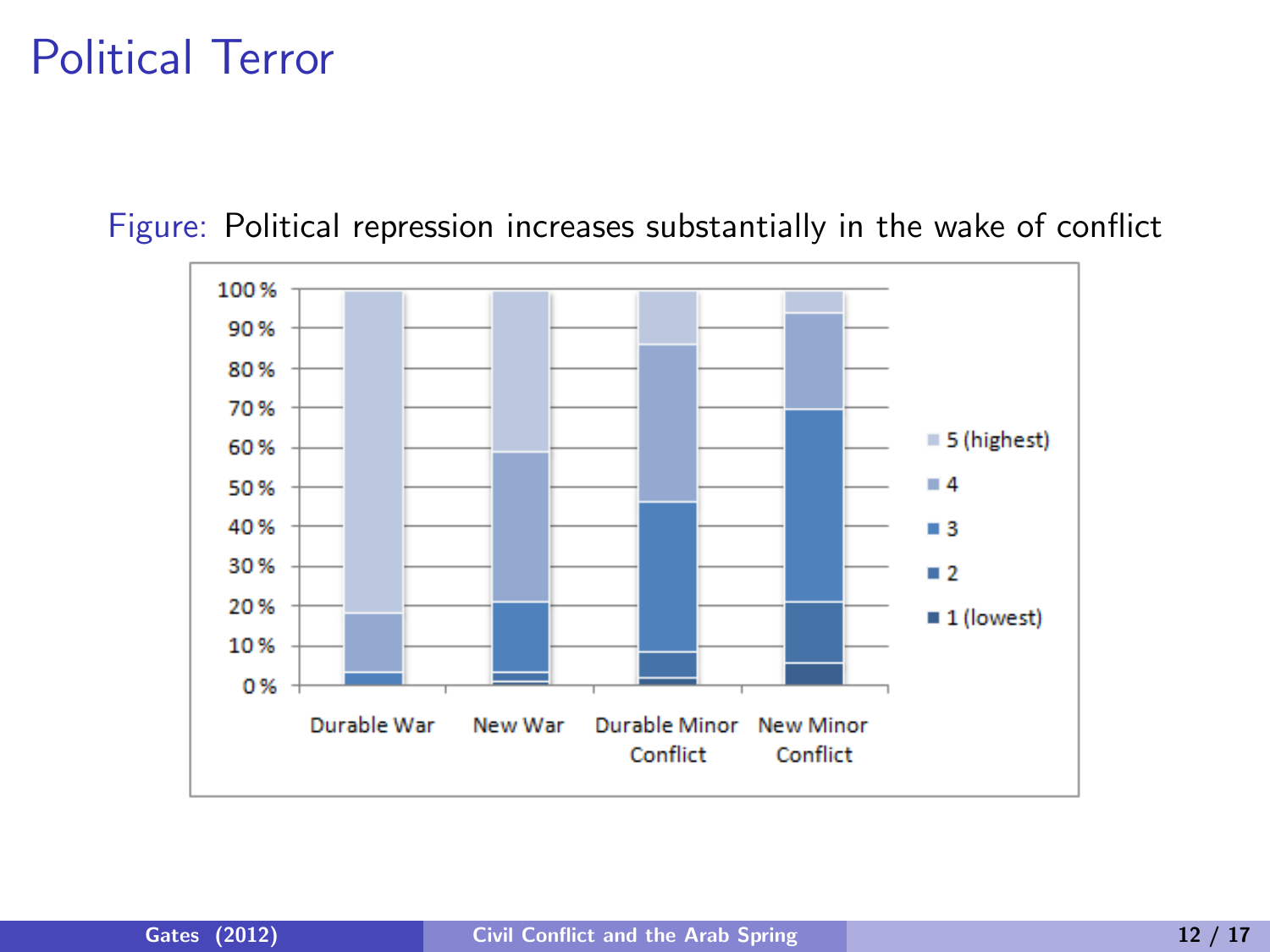### Political Conflict Trap – Securitization

- Conflict leads to securitization and political exclusion
- Oppositional voices are repressed
- which makes violent opposition the sole means of protest
- Riots & social fragility
- which in turn is met with more repression and political exclusion
- This is a vicious circle that has demonstrably led to renewed conflict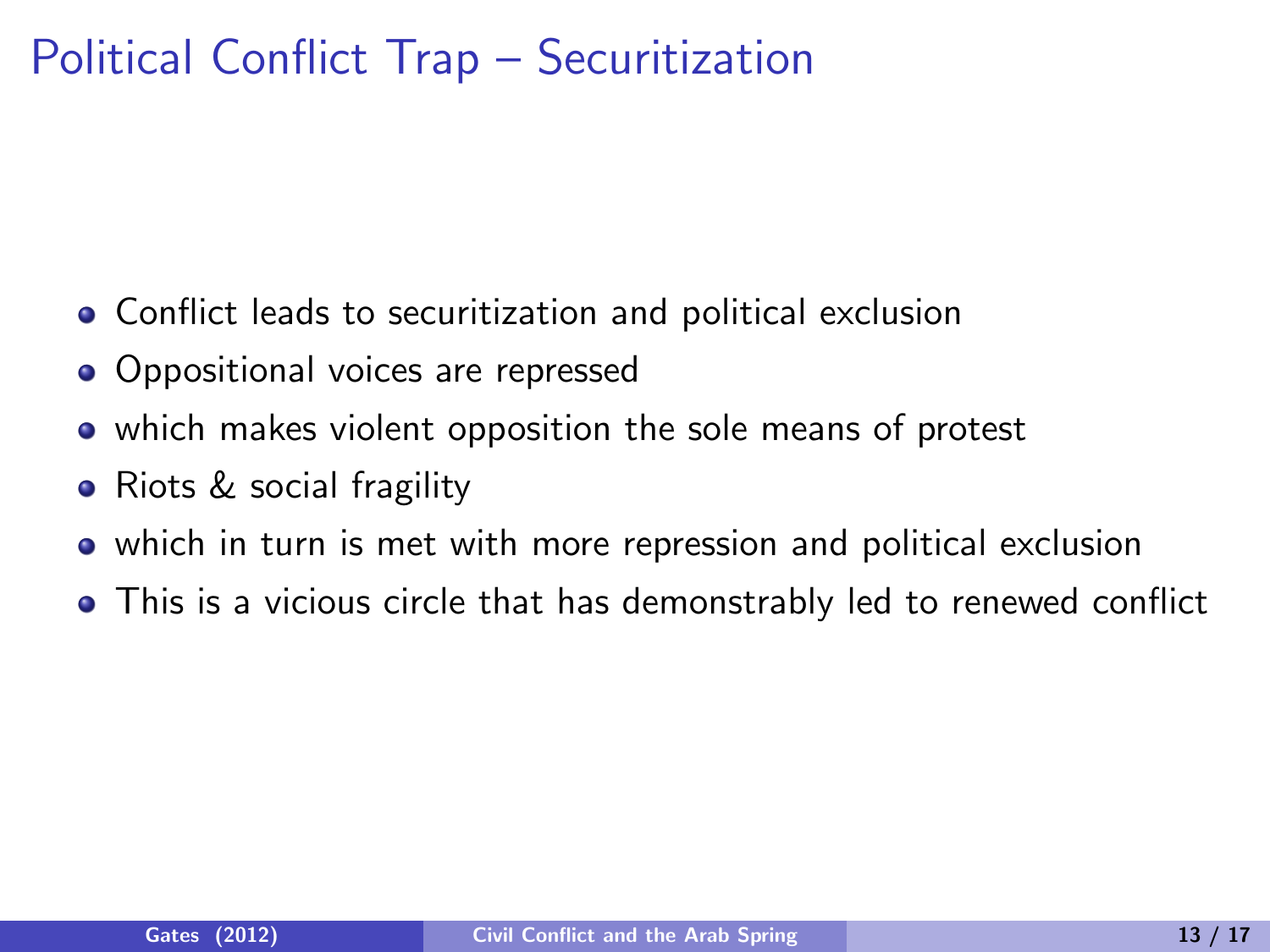#### **Mechanisms**

- Cooptation vs Repression
- Oil allows for elite cooptation
- No taxation and forms of limited political access
- No zero sum game between the groups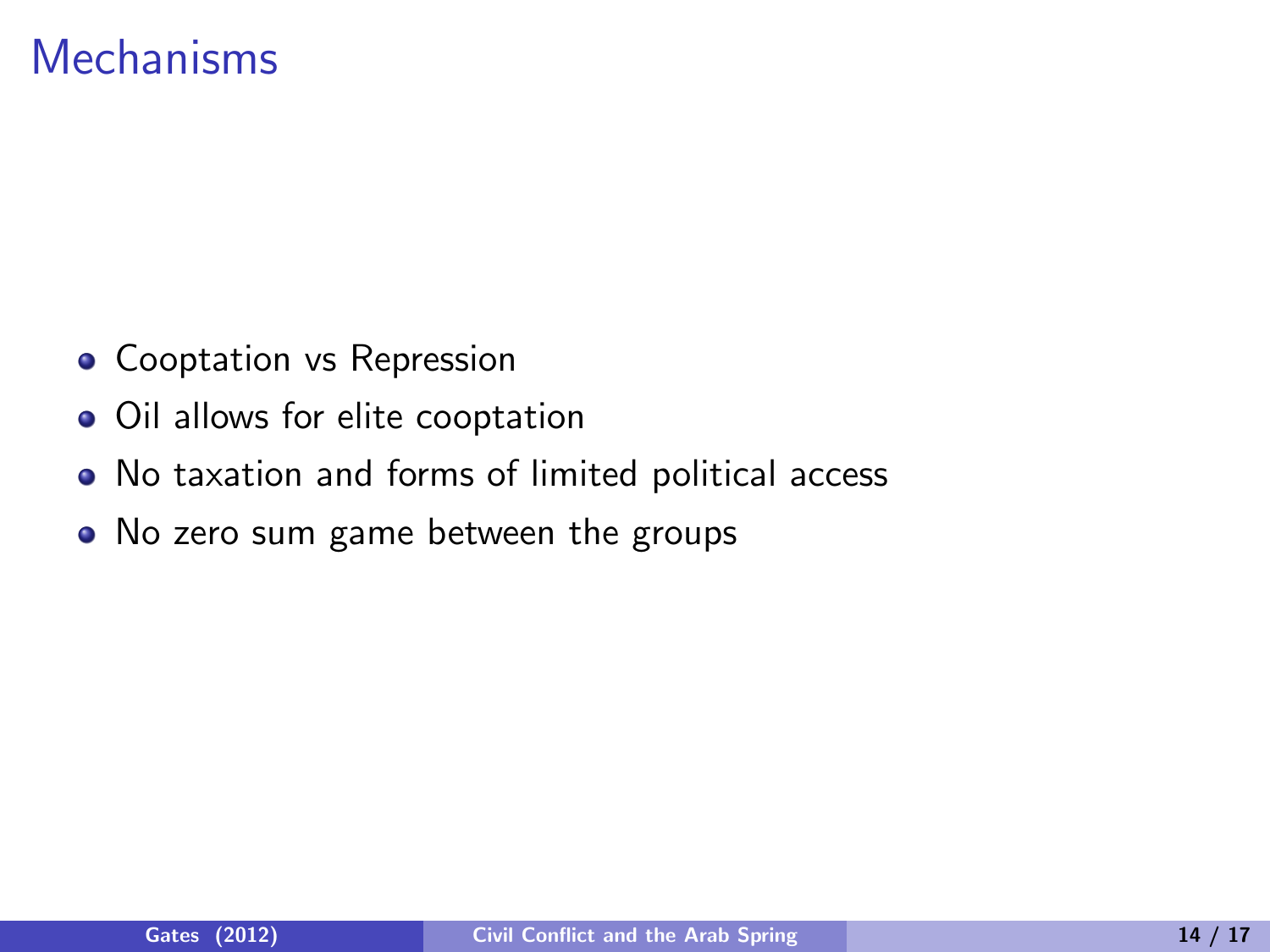### After the Arab Spring

- The Arab Spring basically saw a shuffling of elites
- Political leaders and security apparatus is a coalition (Svolik)
- What happened in the revolution in Tunisia and Egypt military joins with civil society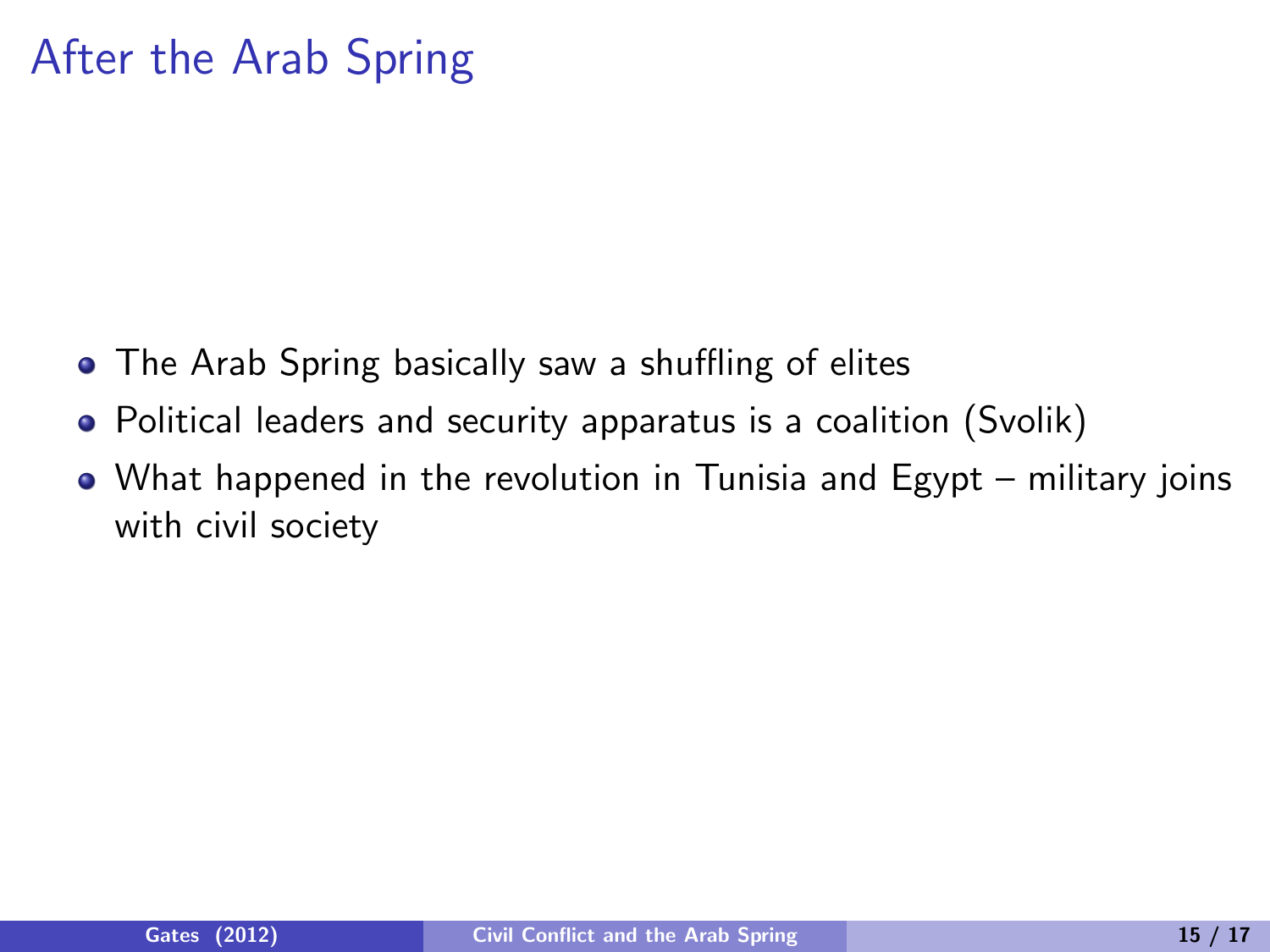#### Smart Repression

#### Figure: The Sovereign's Transgression Game